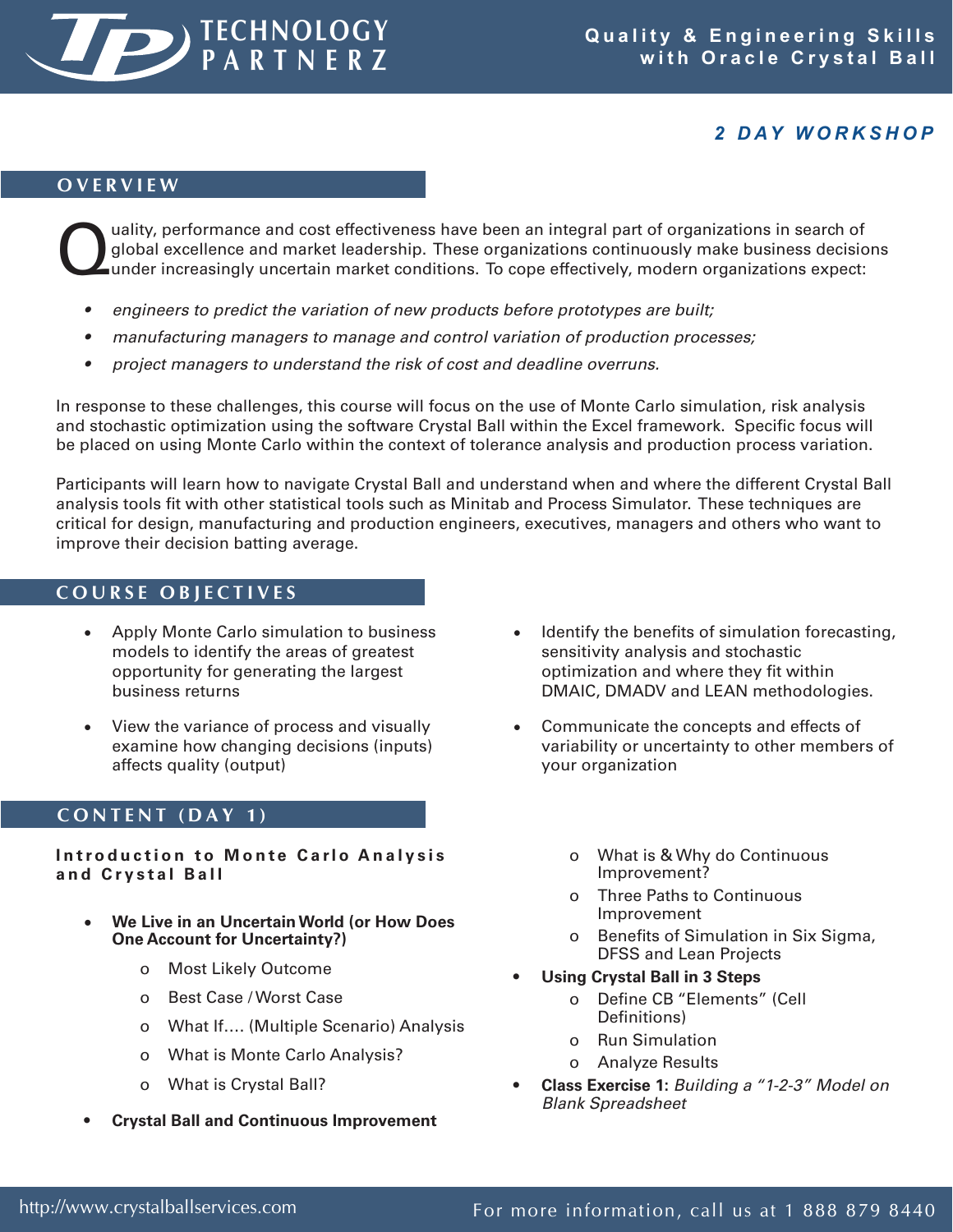

# *2 D AY W O R K S H O P*

Stack Tolerance Analysis using Crystal  $B$  a  $II$ 

- **Models & Simulation**
- **Where do Models Come From?** (examples of different classes of models)
- **What is Stack Tolerance Analysis?**
	- o MMC vs RMS Approach
	- o Monte Carlo Analysis Comparison to Traditional Tolerance Methods
- **Review of Basic Statistical Concepts** 
	- o Probability Distributions
	- o Statistical Measures (mean, median, stdev, etc…)
- **Crystal Ball Interface Overview (Functionality & Tools)**
	- o Define Crystal Ball Elements: Assumptions, Forecasts, Copy, Clear & Paste CB Cell Definitions
	- o Run Simulation
	- o OptQuest
	- o Analyze Forecasts (Alternate Views, Split View) & Sensitivity Chart

### **C O N T E N T ( D A Y 2 )**

Incorporating Process Data into Crvstal Ball

- **Which Distribution Does One Choose?**
	- o Data (Good data (GRR)? Appropriate sample size? Surrogate data?)
	- o Expert Opinion (SME)
	- o Simple Distributions (Normal, Triangular, Uniform - Impact of Conservative Estimates)
- **Fitting of Distributions**
- **Other Considerations in Distribution Selection**
	- o Distribution Truncations
	- o Modeling for Multiple Suppliers
	- o Modeling for Multiple Usage **Scenarios**
- **Class Exercise 4:** *StackTolerance Design Progression Comparison (One-Way Clutch)*
- **Class Exercise 5:** *Electronic Circuit Design with Multiple Component Suppliers*

• **Class Exercise 2:** *Linear Stack-UpTolerance Analysis (One-Way Clutch)*

Module 3 - Crystal Ball and Six Sigma

- **Six Sigma Metrics in Crystal Ball**
	- o How Do We Measure Quality?
	- o Capability indices
	- o Sigma Shift
	- o Normality Test
	- o Six Sigma Metrics in Crystal Ball & OptQuest
	- o Advanced Crystal Ball Analysis Features: Overlay Charts, Trend Charts, Reports, Extract Data)
	- **Class Exercise 3:** *Non-Linear Stack-Up Tolerance Analysis (Piston Head Position)*
- **Student Exercise 1:** *Electronic Circuit Quality Comparison of Alternative Designs (Output Voltage)*

- Advanced Crystal Ball Considerations
	- **• Confidence Intervals & Precision Control**
	- **Correlations**
		- o What Are Correlations?
		- o Why Are Correlations Important?
	- **• Excel / Crystal Ball Modeling Best Practices**
	- **Class Exercise 6:** *What Does 95% Confidence Mean?*
	- **Class Exercise 7:** *StackTolerance Analysis w/ Correlations & Precision Control (One-Way Clutch)*

Optimizing Stack Tolerance Design using O p t Q u e s t

- **What is Optimization?**
	- Single Objective versus Multiple Objective Optimization
	- o Deterministic versus Stochastic **Optimization**
	- o Defining Decision Variables